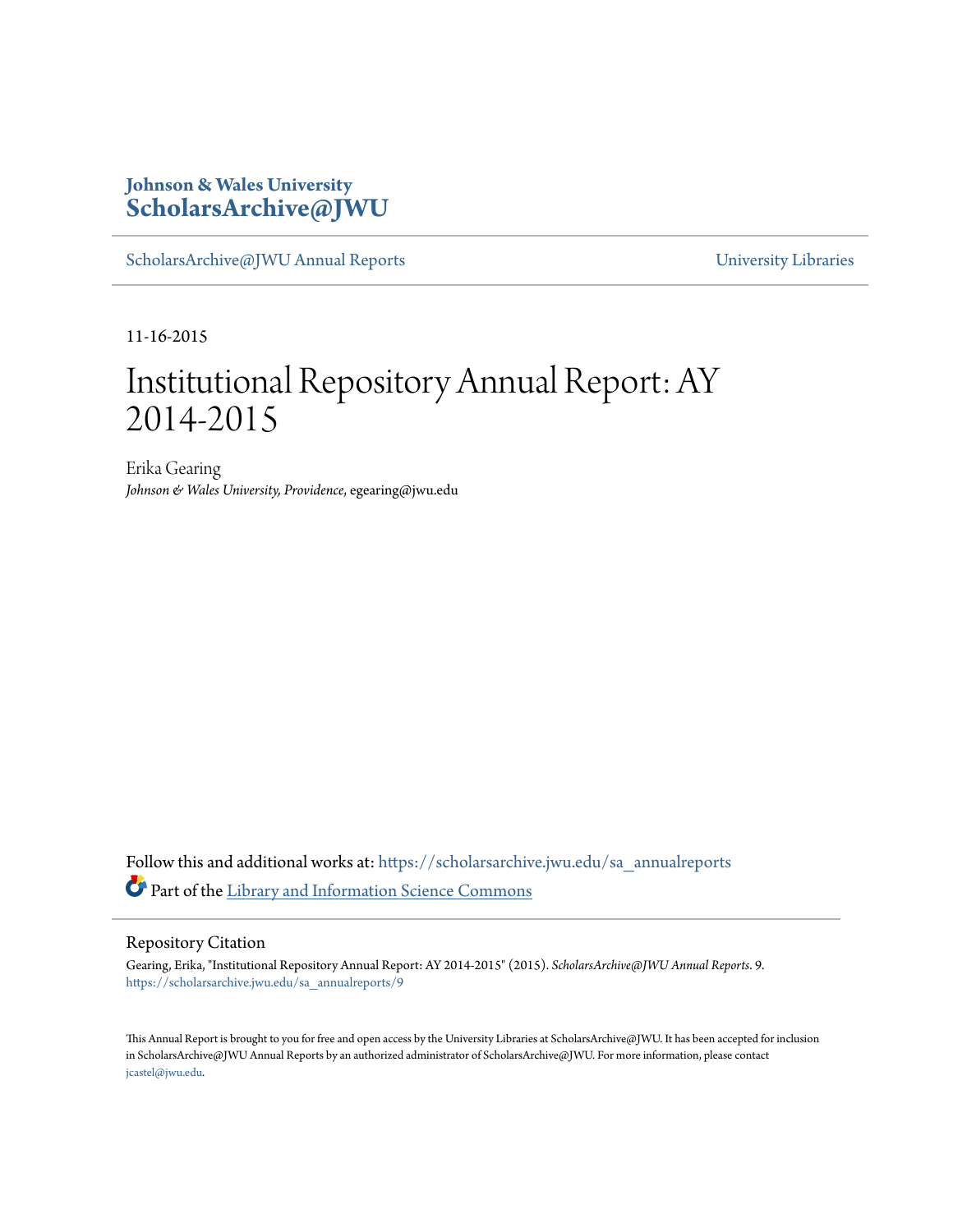

ScholarsArchive@JWU

# **Annual Report AY 2014-2015 Year 9**

**Prepared by:** 

**Erika Gearing, Reference Management Librarian**

**November 2015**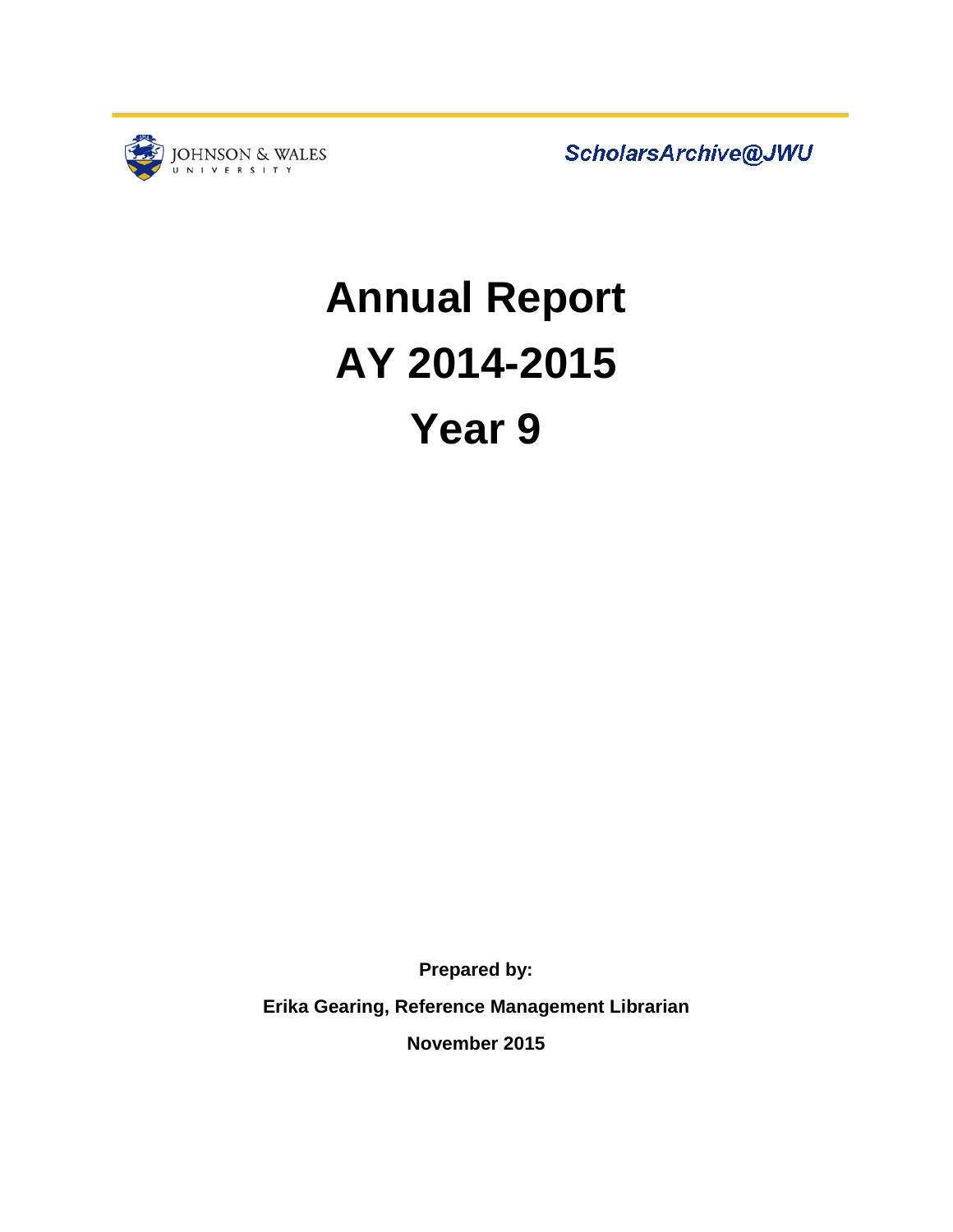#### **Overview**

The *ScholarsArchive@JWU* is an Institutional Repository and digital showcase that provides open access to journal articles, working papers, dissertations and theses, and other creative works published by the Johnson & Wales University faculty, staff, colleges, departments, and students from all four campuses. The IR also holds several special collections of restaurant menus.

The *ScholarsArchive@JWU* is a unique library service that provides an open access platform for faculty, staff, and students to share their knowledge and contributions with the global community. The *ScholarsArchive@JWU* is also an invaluable promotional and marketing tool for contributors and the university. Prospective students, faculty, and staff can easily access examples of high quality scholarship, publications, events, and creative works.

#### **This report covers activity from: July 2014 – June 2015**

#### **Activity Summary**

Summary of New Content

- 268 [Denver Campus Restaurant Menu Collection](http://scholarsarchive.jwu.edu/menucollection_denver/)
- 53 [JWU Magazine](http://scholarsarchive.jwu.edu/jwu_magazine)
- 307 Student Newspaper Providence Campus
- 3 [Centennial Oral Histories](http://scholarsarchive.jwu.edu/oral_histories)

#### **New Partnerships, Initiatives, and Connections**

All four campuses, Providence, Charlotte, Denver, and North Miami, are now stakeholders and contributors to the ScholarsArchive@JWU. The Denver campus library began adding a collection of menus, which to date totals 268 items.

The Providence campus had the help of an intern from the URI Graduate School of Library and Information Science (GSLIS) to scan archival issues of the Campus Herald newspaper and JWU Magazine. This was completed during the fall 2014 term.

#### **MEASURES OF USE**

Submissions: 573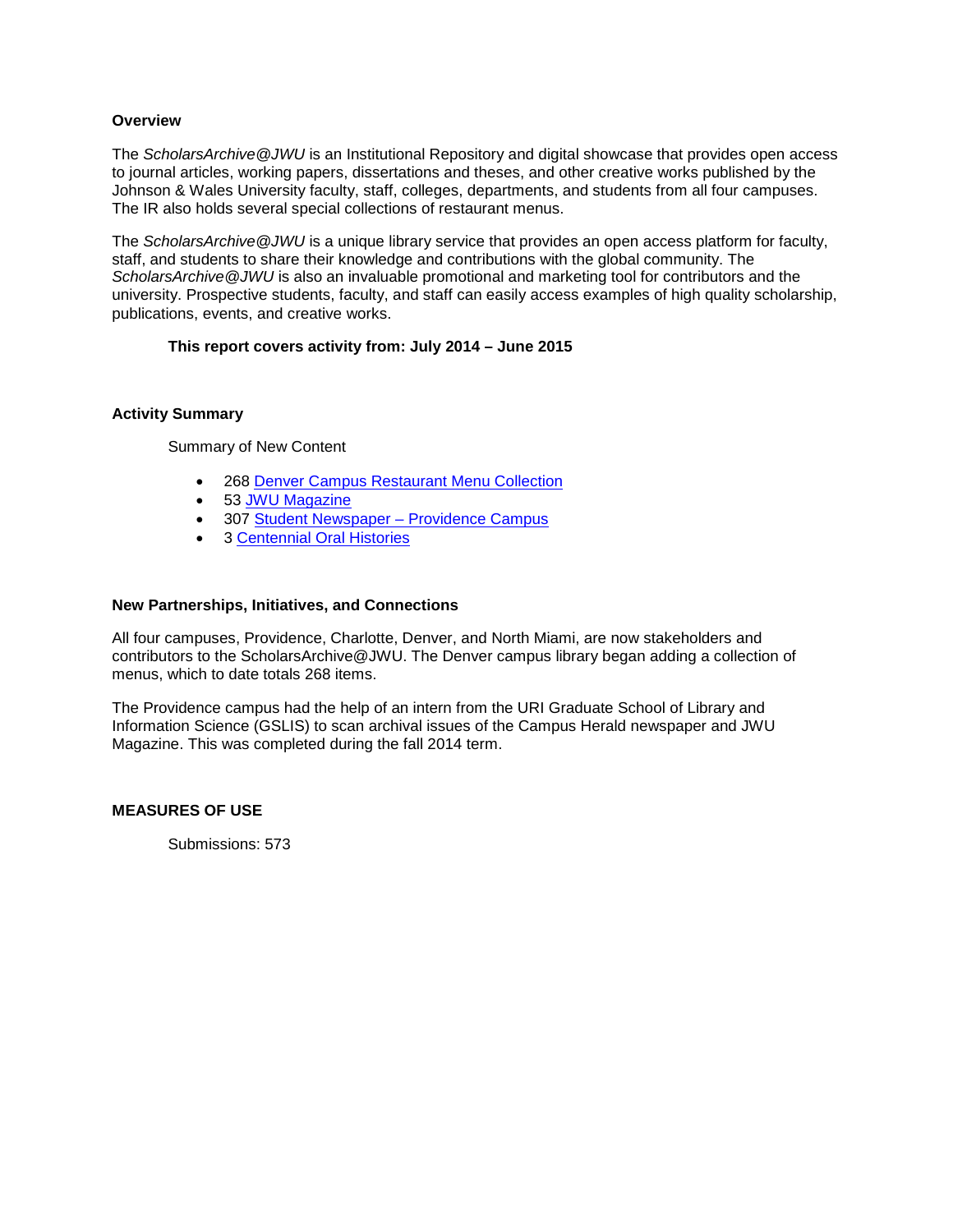

Total downloads of all content: 265,848 (as of 11/16/2015)



Top 20 Items

|                      |                                                                              | Downloads as  |
|----------------------|------------------------------------------------------------------------------|---------------|
| <b>Title of Work</b> |                                                                              | of 11/16/2015 |
| 1.                   | The Cheesecake Factory - Dessert Menu                                        | 75317         |
| 2.                   | The Effects of Social Media on College Students                              | 51989         |
| 3.                   | World War II Technology that Changed Warfare - Radar and Bombsights          | 17436         |
| 4.                   | Analysis of the Upscale/Fine Dining Sector in the Restaurant Industry        | 12714         |
| 5.                   | The Negative Effects of Tourism on National Parks in the United States       | 7182          |
| 6.                   | Whole Foods Market ™ Case Study: Leadership and Employee Retention           | 6596          |
| 7.                   | Does Social Media Affect Consumer Decision-Making?                           | 5404          |
| 8.                   | The History of Canned Food                                                   | 3814          |
| 9.                   | Social Activism with Extra Sauce: How Food Communication Increases Political |               |
|                      | <b>Awareness in Social Media</b>                                             | 3609          |
|                      | 10. Advertising and Consumerism in the Food Industry                         | 2812          |
| 11.                  | Analysis of the Real Estate Investment Trust (REIT) Industry                 | 2442          |
|                      | 12. Strategic Analysis - Six Flags Entertainment Corporation                 | 2143          |
|                      | 13. Stress Related Issues Due to Too Much Technology: Effects on Working     |               |
|                      | <b>Professionals</b>                                                         | 2034          |
|                      |                                                                              |               |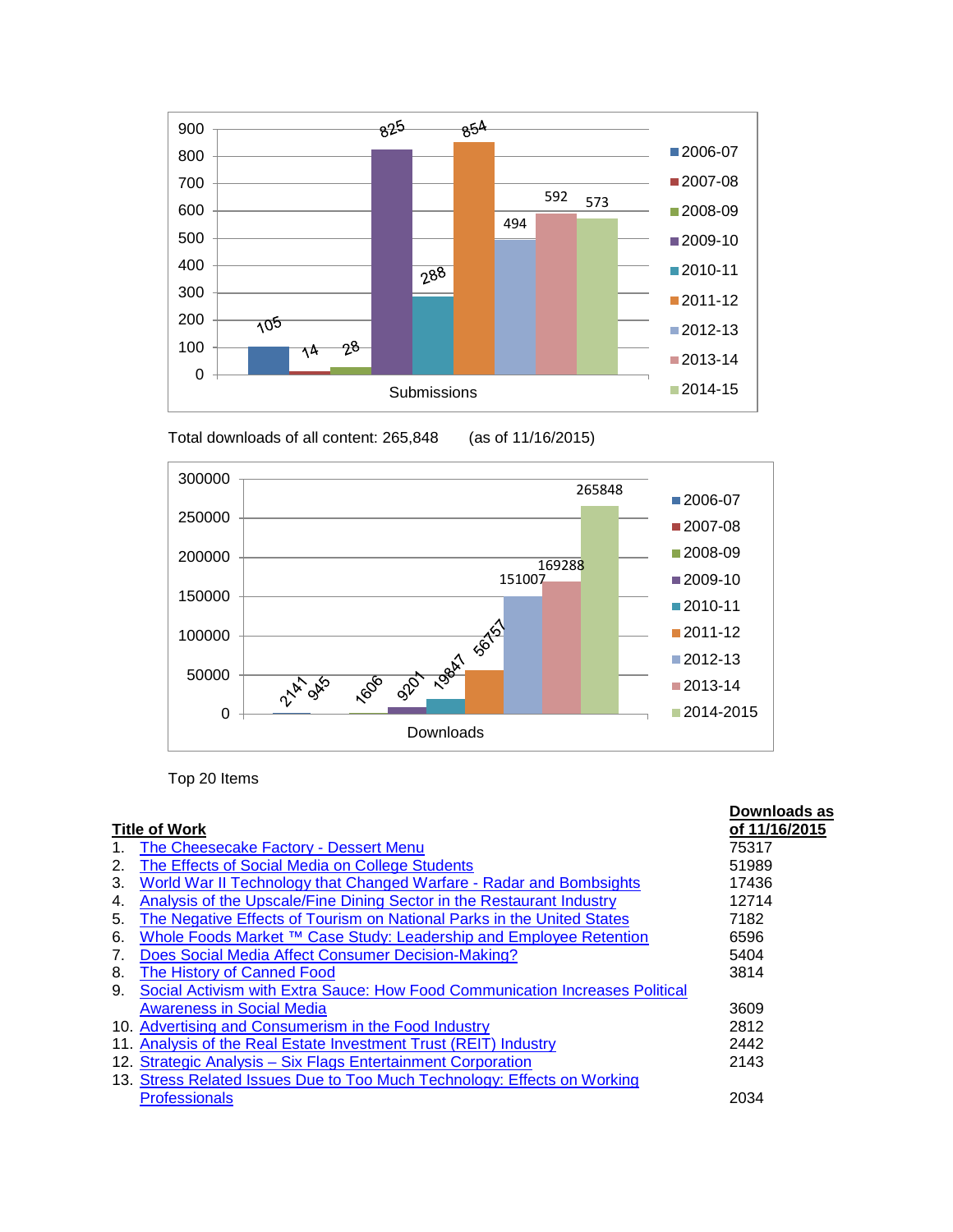| 14. Carnival Corporation & plc                                                | 1934 |
|-------------------------------------------------------------------------------|------|
| 15. Brown-Forman Corporation and the Distilleries Industry                    | 1634 |
| 16. Online Versus Face to Face College Courses                                | 1602 |
| 17. Edible Marijuana: A New Frontier in the Culinary World                    | 1433 |
| 18. Exploratory Research: The Effects of Electronic Books on College Students | 1342 |
| 19. Personal Social Networking: Affects on Companies Hiring Decisions         | 1336 |
| 20. Using MATLAB to Illustrate the 'Phenomenon of Aliasing'                   | 1274 |



Google Analytics™ Data

#### **Staffing & Work Flow**

Staffing and work flow remained the same as the previous academic year: One full time reference librarian. There is no set percentage of time or formal schedule for work related to the IR. For faculty or student scholarship, items are uploaded within a day or two. For larger projects, work progresses informally, with time taken whenever possible to dedicate to scanning and uploading content.

#### **Equipment**

HP desktop workstation running Windows 7 and Adobe Pro XI. We are still using the EPSON GT-20000 scanner with PaperPort scanning management software. The PaperPort software was updated to the current version in Fall 2014.